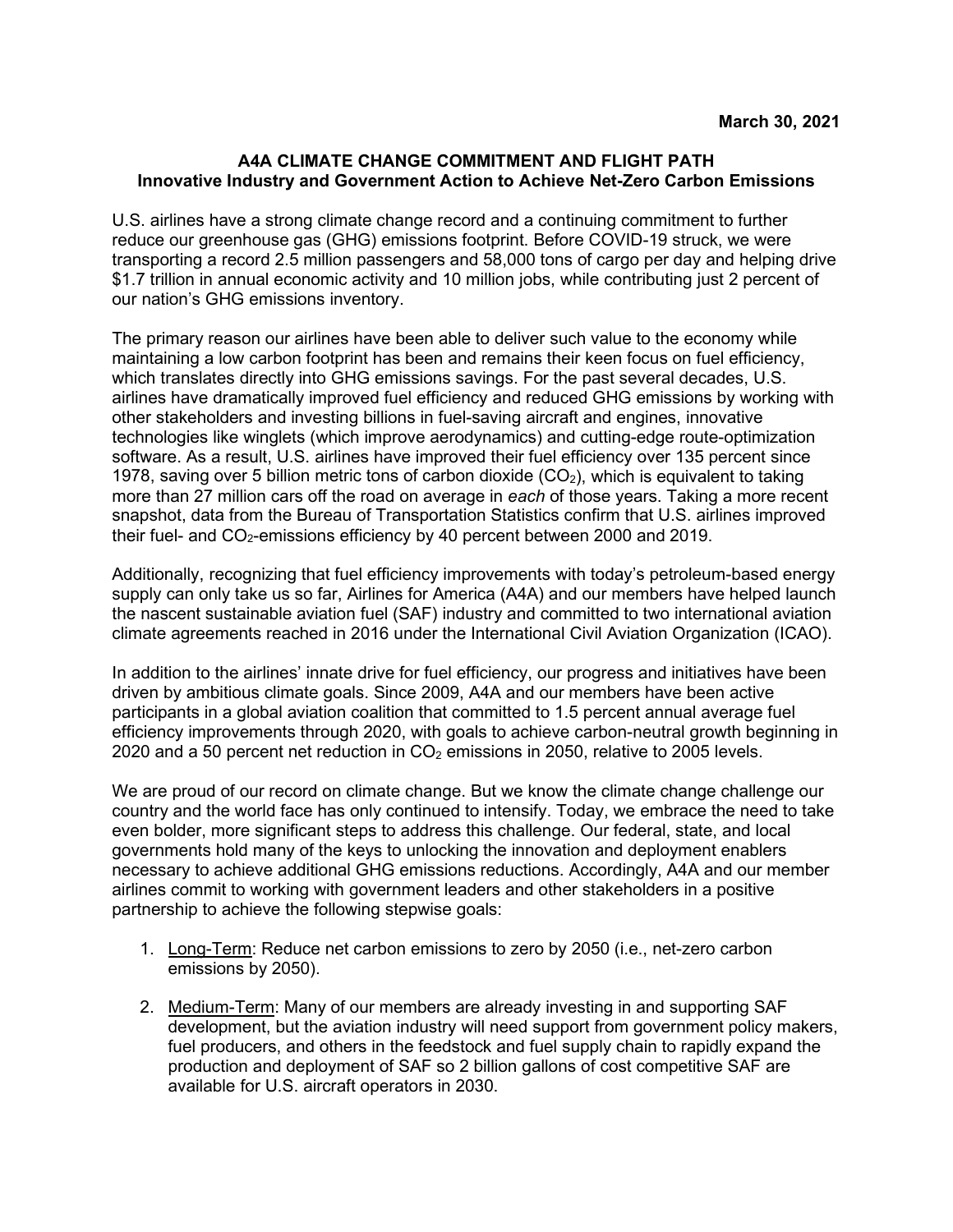3. Near-Term: Reaffirmation of the global aviation industry goal to limit net carbon emissions to 2019 levels (i.e., carbon-neutral growth relative to the 2019 baseline), subject to critical aviation infrastructure and technology advances achieved by the industry and government, and to consider making the baseline more stringent taking into account longer-term emissions reduction goals and developments.

#### **Bold and Complementary Government and Industry Action**

All stakeholders must work hard and together to overcome the many barriers to success. The A4A airlines are committed to working in partnership across the commercial aviation sector and beyond to help advance and deploy commercially viable technology, operations, infrastructure and SAF to meet our ambitious climate goals. At the same time, it is imperative that the U.S. federal, state and local governments implement supportive policies and programs that enable innovation, scale-up, cost-competitiveness and deployment in each of these areas, while avoiding the implementation of policies that would limit the aviation industry's ability to invest in emissions-reducing measures.

Within that framework, we seek government support for the following policies that will support our near-term carbon-neutral growth goal, catalyze significant SAF scale-up, and complement our efforts to achieve net-zero carbon emissions by 2050:

### **1. Unleashing the Power of SAF to Fuel Emissions Reduction and Enhance U.S. Energy Security**

Through initiatives such as the Commercial Aviation Alternative Fuels Initiative (CAAFI®), a public-private partnership with the Federal Aviation Administration (FAA) and other stakeholders, A4A and our members have been leaders in the development of SAF and in the establishment of rigorous processes to ensure that SAF is safe and environmentally beneficial. Although we have made significant progress in advancing the SAF industry, substantial challenges remain in scaling up cost-effective supply. At present, SAF is available in the U.S. (and globally) in extremely limited quantities. The U.S. Environmental Protection Agency (EPA) reports (under the Renewable Fuel Standard program) that just over 2.4 million gallons of neat (100%) SAF were produced in the U.S. in 2019, which compares to the 21.5 billion gallons of conventional jet fuel used by U.S. airlines in 2019 – thus indicating that SAF comprised just over 0.01% of the nation's total jet fuel supply that year. On top of this, the SAF that is available is typically 3-5 times more expensive than conventional jet fuel.

The commercial aviation sector needs the SAF industry to scale up rapidly so that it can become a reliable provider of exponentially larger quantities of reasonably priced fuel to airlines. Successfully scaling up production of SAF in quantities necessary to meet our goals will require the federal government (as well as state and local governments) to take bold, ambitious steps. As described below, this should include (but not be limited to) sustained implementation of positive incentives like a SAF-specific blender's tax credit, grants and loan guarantees so existing and prospective SAF producers can rapidly increase production from current levels, and enhanced governmental support for SAF research and development.

• **SAF-Specific Blender's Tax Credit –** Federal approval of a 10-year performancebased SAF blender's tax credit, at \$1.50/gallon for SAF that achieves a 50% lifecycle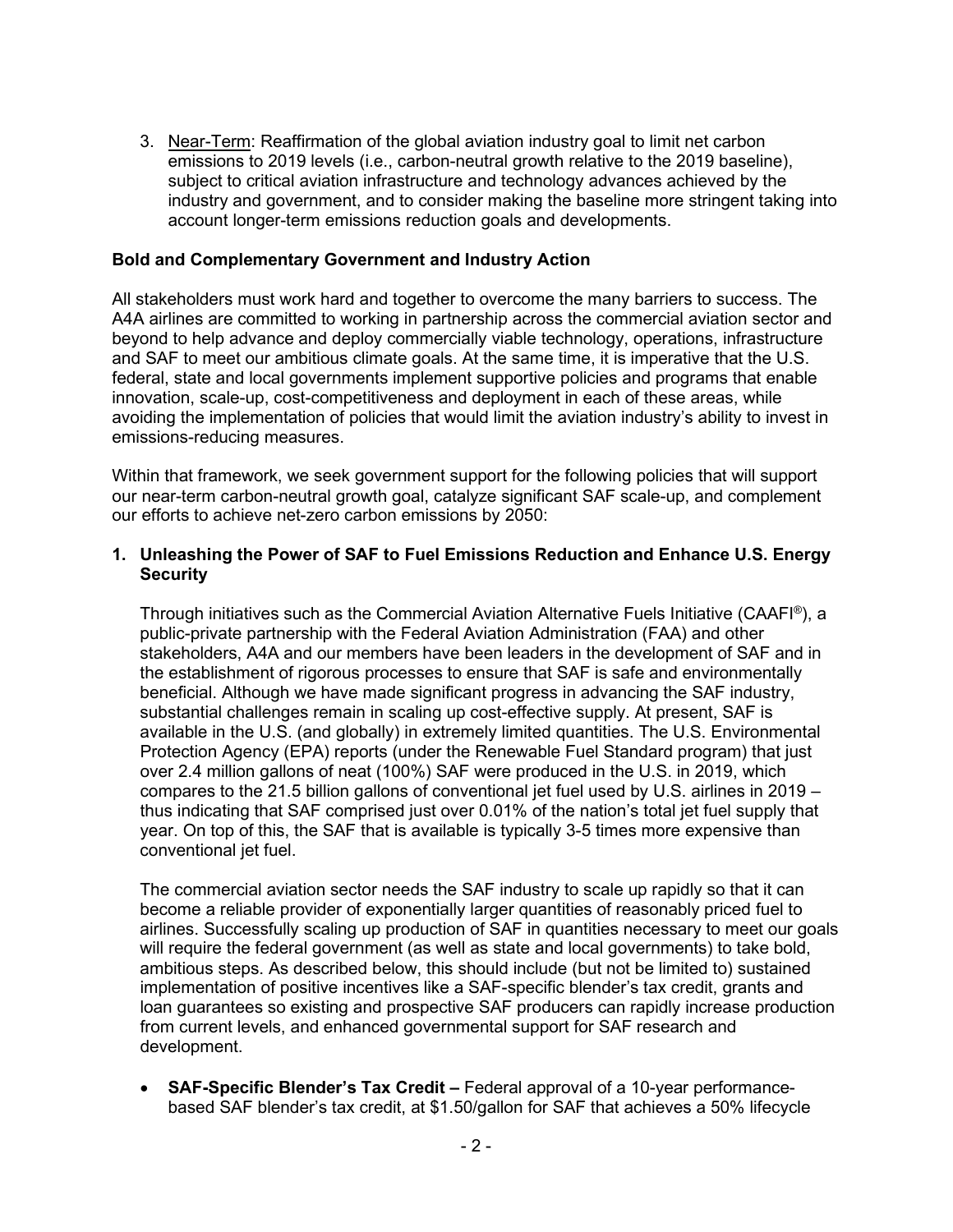GHG emissions benefit and additional credit up to \$2/gallon for SAF with GHG emissions savings above 50%.

- **Grants and Loan Guarantees for SAF Production –** Enable SAF producers to construct facilities and establish or scale up operations by creating a new Department of Transportation (DOT)/FAA competitive grant program and a new loan guarantee program specific to SAF producers.
- **SAF-Specific Research and Development –** Interagency review and update of the 2016 *Federal Alternative Jet Fuels Research and Development Strategy* to prioritize and accelerate federal research and development initiatives to address key scientific and technical challenges that inhibit the development, widescale production, and use of economically viable SAF; enhanced federal support for FAA's SAF research and development work, with at least \$30 million in annual appropriations for at least five fiscal years.
- **Enhanced Department of Energy (DOE) Focus on SAF –** Provide additional financial support for SAF production/manufacturing (and/or SAF research and development) through DOE's Bioenergy Technologies Office, with the goal of ensuring aviation and SAF are not disfavored vis-à-vis on-road vehicles and alternative fuels used in ground transportation.
- **Support for the ASTM International Review and Approval Process for SAF Pathways –** Direct funding assistance for the FAA-established ASTM D4054 Clearinghouse, which seeks to increase the efficiency of the SAF qualification process.
- **SAF-Specific Production Tax Credit –** Establish a tax credit for the annual production of SAF, in addition to a SAF blender's tax credit, akin to the credit in Internal Revenue Code Section 40(b)(6) for the production of second-generation biofuels, or the credit in Section 40A(b)(4) for the production of small agri-biodiesel quantities, or the credit in Section 45H for the production by small business refiners of low sulfur diesel fuel.

### **2. Enhancing Partnerships for Evolutionary and Revolutionary Airframe and Engine Technology Advances**

Historically, airframe and engine technology advancements have been the primary contributor to improved environmental performance in aviation. But research and development into continued emissions improvements come with significant risk. The COVID-19 pandemic has hit aerospace manufacturers particularly hard, constraining available resources and the risk appetite for research and development investment. Even in normal circumstances, government resources are crucial to support foundational research and development and mitigate risk to spur manufacturer investment in cleaner technologies. Today, the availability of government resources and positive government support will determine whether the aviation industry can achieve the airframe and engine technology improvements needed to reach our aggressive climate goals. Necessary policy support includes:

• **Enhanced Support for FAA's Environmental Research and Development Programs –** Maintain FAA's Continuous Lower Energy, Emissions and Noise (CLEEN) program and Center of Excellence for Alternative Jet Fuels and the Environment (also known as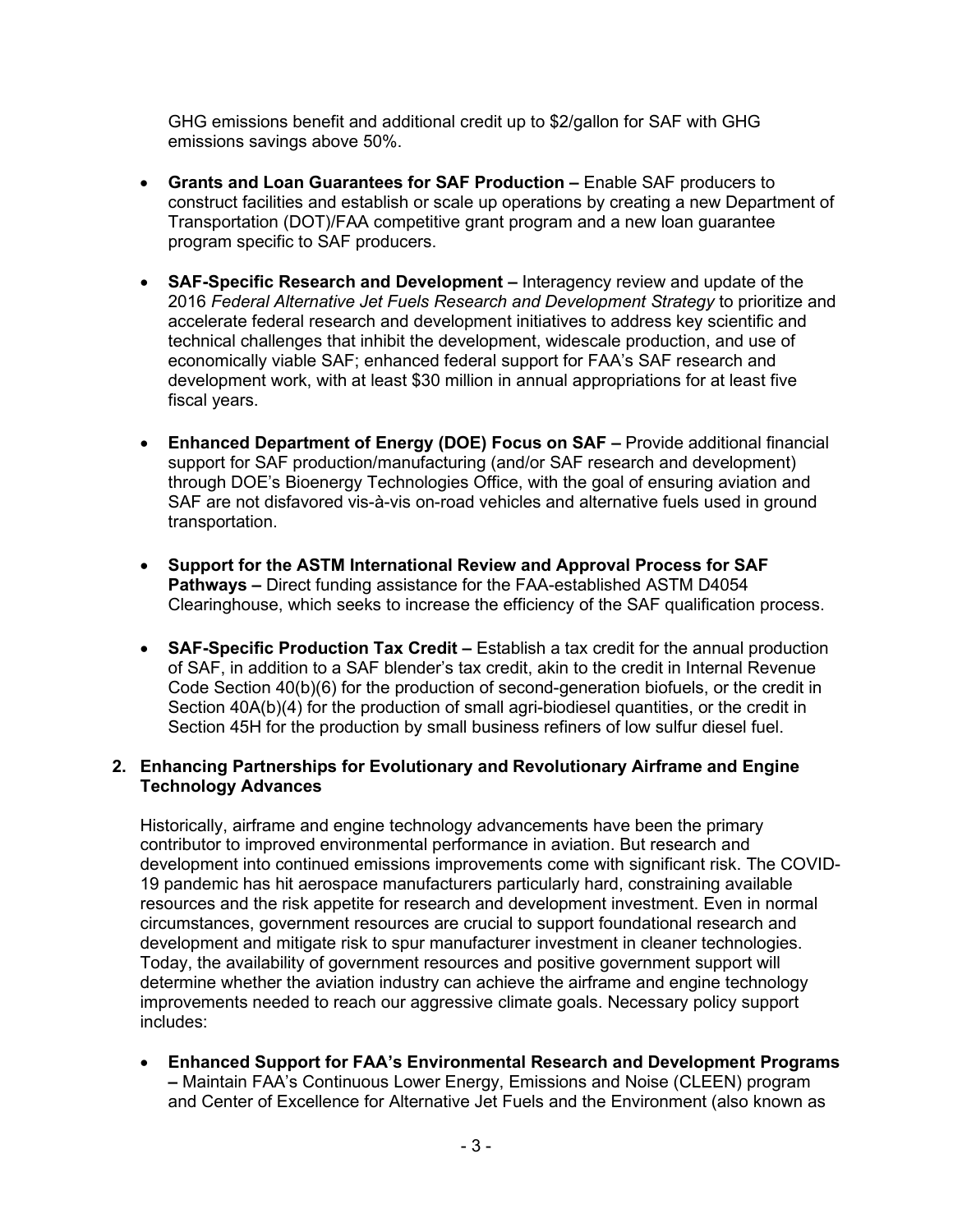the "Aviation Sustainability Center," or "ASCENT") and increase funding authorization and appropriations levels.

- **Grants for Low-Emission Aviation Technologies –** Create a new grant program administered by DOT/FAA (or NASA) for projects that develop, demonstrate, or apply low-emission aviation technologies.
- **Enhanced Support for NASA's Aviation Environmental Research and Development Programs –** Maintain NASA's Advanced Air Vehicles Program (AAVP) and Transformative Aeronautics Concepts Program (TACP), which include the Advanced Air Transport Technology (AATT), and Transformational Tools and Technology (TTT) projects, and increase funding authorization and appropriation levels.
- **Creation of a New NASA Initiative Focused on Advancing Turboelectric, Hybrid Electric and Electric Aircraft Propulsion Technology –** Establish a new NASA initiative, additional to existing programs, to build upon and accelerate previous or ongoing work to develop and demonstrate new technologies in aircraft propulsion concepts (e.g., turboelectric, hybrid electric, electric) that are capable of substantially reducing both emissions and noise from aircraft.

### **3. Greening the Air Traffic Control System by Harnessing 21st Century Communications, Navigation and Surveillance Technologies**

An optimally functioning air traffic management (ATM) system is not only indispensable to ensure safety and the wellbeing of our industry, our nation's economy, the air traffic control workforce and airline customers, it is also critical to our emissions reduction efforts. While A4A member airlines are doing what they can to promote efficiencies within the current ATM system, completing the transition to a satellite-based system is projected to significantly reduce the inefficiencies that are inherent in the outdated, radar-based air traffic control system – saving up to 12 percent of fuel burn and emissions. As recognized by the Future of Aviation Advisory Committee in 2010, "NextGen will enable the [National Airspace System] to safely and efficiently accommodate greater numbers of aircraft . . . while reducing the overall environmental impact and energy use of civil aviation." Unfortunately, the federal government, which controls the ATM system, has been sluggish to date in fully realizing the benefits of modernizing it. To address this, the government needs to prioritize the optimization of the system and provide additional resources to do so. Specifically, funding is needed to improve implementation of the performance-based navigation (PBN) procedures that enable efficient routing, transition the sector to modern avionics, and deploy spacebased ADS-B in oceanic airspace to enable greener operations.

• **Improve Implementation of the PBN Procedures that Enable Efficient Routing –** Unlike other NextGen implementations such as ADS-B and DataComm, PBN does not have a specific point of accountability responsible for leading efforts inside the FAA to work closely with the industry in transparent ways to identify issues, exchange ideas, develop strategies and implement for the successful resolution. To ensure successful implementation of this high priority technology initiative, **the FAA should establish and fund a program management office (PMO) to oversee the program** elements such as procedure design, community outreach, and the suite of controller "tools" that enable the management and sequencing of aircraft, and aircraft equipage.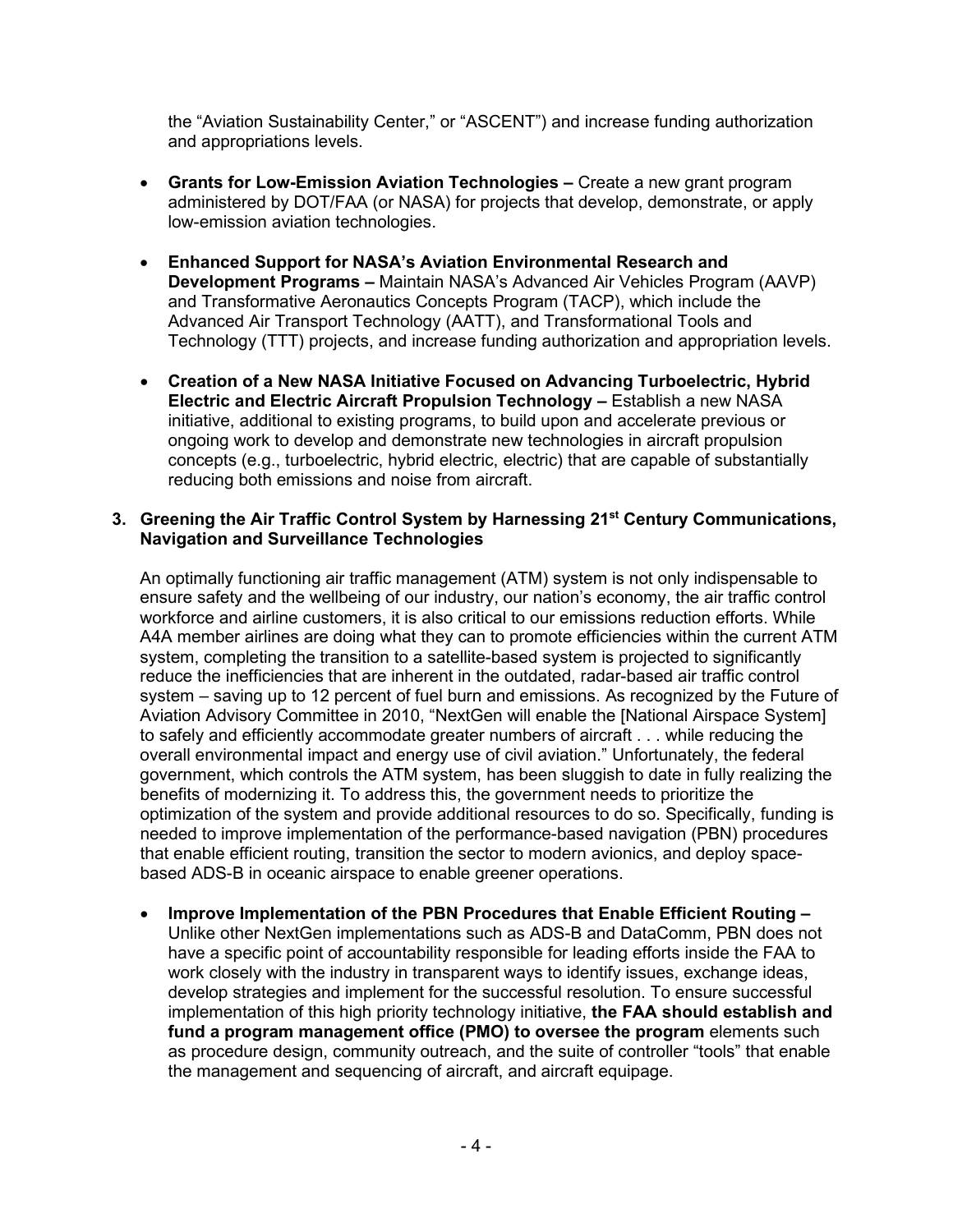- **Accelerate Implementation of 21st Century Technologies through Grants, in Particular for Regional Aircraft, to Purchase PBN and DataComm Avionics Equipage –** Air traffic controllers have identified mixed equipage as a significant barrier to implementing modern procedures. Ensuring that all aircraft are similarly capable of utilizing procedures will significantly accelerate implementation of these capabilities.
- **Accelerate Safer and Greener Operations in Oceanic Airspace –** A4A supports funding to improve safety and efficiency and to reduce environmental impacts in oceanic airspace through deployment of Space-Based ADS-B. FAA should proceed with plans to implement planned initial operating readiness for Alaska, select oceanic airspace in Hawaii, Pacific Islands, and the Atlantic as well as the preparation to fully exploit this capability to maintain U.S. leadership in aviation.

## **4. Expanding Electric Infrastructure at Airports and Greener Ground Support Equipment**

Electrification is a well-understood and proven means of lowering emissions for many types of airport ground support equipment (GSE). Deployment of electric GSE (eGSE) requires access to reliable electric infrastructure (e.g., electric substations, transformers, charging stations and electrified gates and hard stands) and, in some cases, other infrastructure improvements needed to ensure deployment of eGSE is operationally feasible. In addition, commercially viable and operationally feasible eGSE and other low/no-carbon GSE are not widely available in certain applications (e.g., large cargo-loaders or push-back tractors for large, twin aisle aircraft). Government funding to support the acquisition of such GSE and enabling airport infrastructure would help accelerate its deployment. Funding to support commercialization of eGSE and other low/no-carbon GSE in more demanding applications would also be helpful.

• **Support for Lower Carbon-Emitting GSE and Necessary Airport Infrastructure –** Establish a DOT/FAA grant program that would provide funding to airlines to acquire low-carbon GSE and install infrastructure that displaces traditional GSE; and/or

Revise the existing FAA Voluntary Airport Low Emissions (VALE) program by striking the statutory requirement that only airports in non-attainment and maintenance areas would be eligible to use VALE funds for cleaner GSE, vehicles and fuel, and reduce restrictions on airline access to VALE funds; and/or

Amend the Diesel Emissions Reduction Act (DERA) program to include airline non-cargo handling GSE, or expand it to include, in addition to the national and state programs, a new airport GSE-specific program; and

Provide dedicated funding to DOE's Vehicle Technologies Office's Clean Cities program for airline acquisition of electric or other alternative fuel GSE and associated infrastructure.

#### **5. Implementing the Groundbreaking International Aviation Climate Agreements Reached in 2016**

A4A and our members remain committed to advancing climate action under the International Civil Aviation Organization (ICAO) and as countries coordinate overlapping policy pursuant to the United Nations Framework Convention on Climate Change and Paris Agreement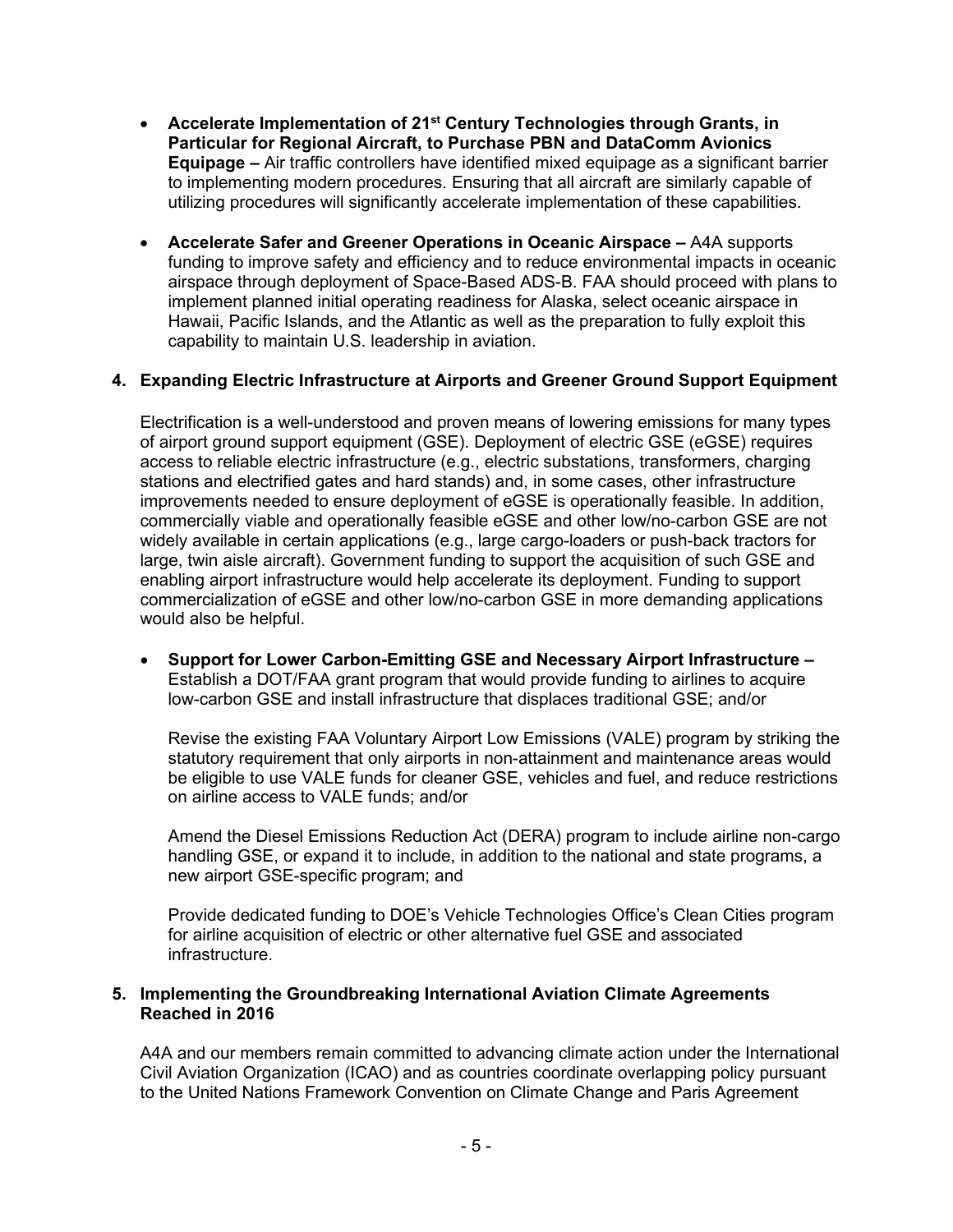(including as provisions are refined and aligned for facilitating Internationally Transferred Mitigation Outcomes (ITMOs) under Article 6 of the Paris Agreement).

A4A strongly supported Congress' directive under Public Law 112-200 that U.S. officials should conduct international negotiations to pursue a global approach to address aircraft emissions. We have strongly supported implementation of both ICAO agreements reached in 2016 as a result of this directive: the agreement for the Carbon Offsetting and Reduction Scheme for International Aviation (CORSIA), and the ICAO fuel efficiency and  $CO<sub>2</sub>$ certification standard for future aircraft, which the EPA has now adopted into U.S. law. The U.S. played a leading role in securing the CORSIA agreement and the ICAO  $CO<sub>2</sub>$ certification standard for future aircraft in 2016. The U.S. also strongly urged the ICAO Member States to undertake a process to establish a long-term goal for aviation climate action and is now taking a strong leadership role in that effort. We were pleased to see that EPA was finally able to adopt the agreed aircraft  $CO<sub>2</sub>$  standard into U.S. law as that is a clear signal that the United States stands by its international agreements. We urge the U.S. to further secure support for implementation of CORSIA by all ICAO Member States as we implement CORSIA in our own country. Further, we welcome U.S. engagement in the discussions at ICAO to come to consensus on a long-term climate goal at the ICAO Assembly in 2022. Simply put, aviation is a global industry, and we need globally agreed standards that ensure safety of flight while advancing environmental progress.

# **6. Catalyzing Government and Industry Climate Innovations in Other Sectors that Can Be Amplified by Aviation Action**

While A4A and our members are keenly focused on means to further reduce GHG emissions within the aviation sector, synergistic innovations in other sectors to support deployment of cleaner energy and carbon removals that can be leveraged by airlines are critical. These include emerging technologies (such as carbon capture and sequestration/storage (CCS) and direct air carbon capture and sequestration (DACCS)) and proven nature-based solutions that remove and sequester carbon. A few examples of synergistic policies include:

- **Expansion of CCS Opportunities and Improvements in Price Competitiveness –** Emissions avoidance and sequestration opportunities must be maintained in the short to medium term, with aviation's use of them tied to ensuring environmental integrity (for example, through rigorous emissions unit criteria, such as that established under CORSIA). Given the emissions levels required to meet aggressive carbon emissions reduction goals, sources of removals associated with aviation activity and offsets from other sectors will need to evolve dramatically. In the future, now-emerging CCS and DACCS technologies and proven nature-based solutions that remove and sequester carbon must become more abundant and cost-effective. Government support for research and development and through positive incentives such as tax credits, further grant funding, accelerated depreciation, concessional loans, loan guarantees and other mechanisms are necessary to boost this emerging sector and attract additional private capital.
- **Expansion and Decarbonization of the Electric Power Grid As other sectors (e.g.,** on-road vehicles) become increasingly reliant on electric power, the reliability and resilience of the electric power grid will be increasingly tested. Commercial aviation continues to expand its use of eGSE and other electric vehicles to support operations,